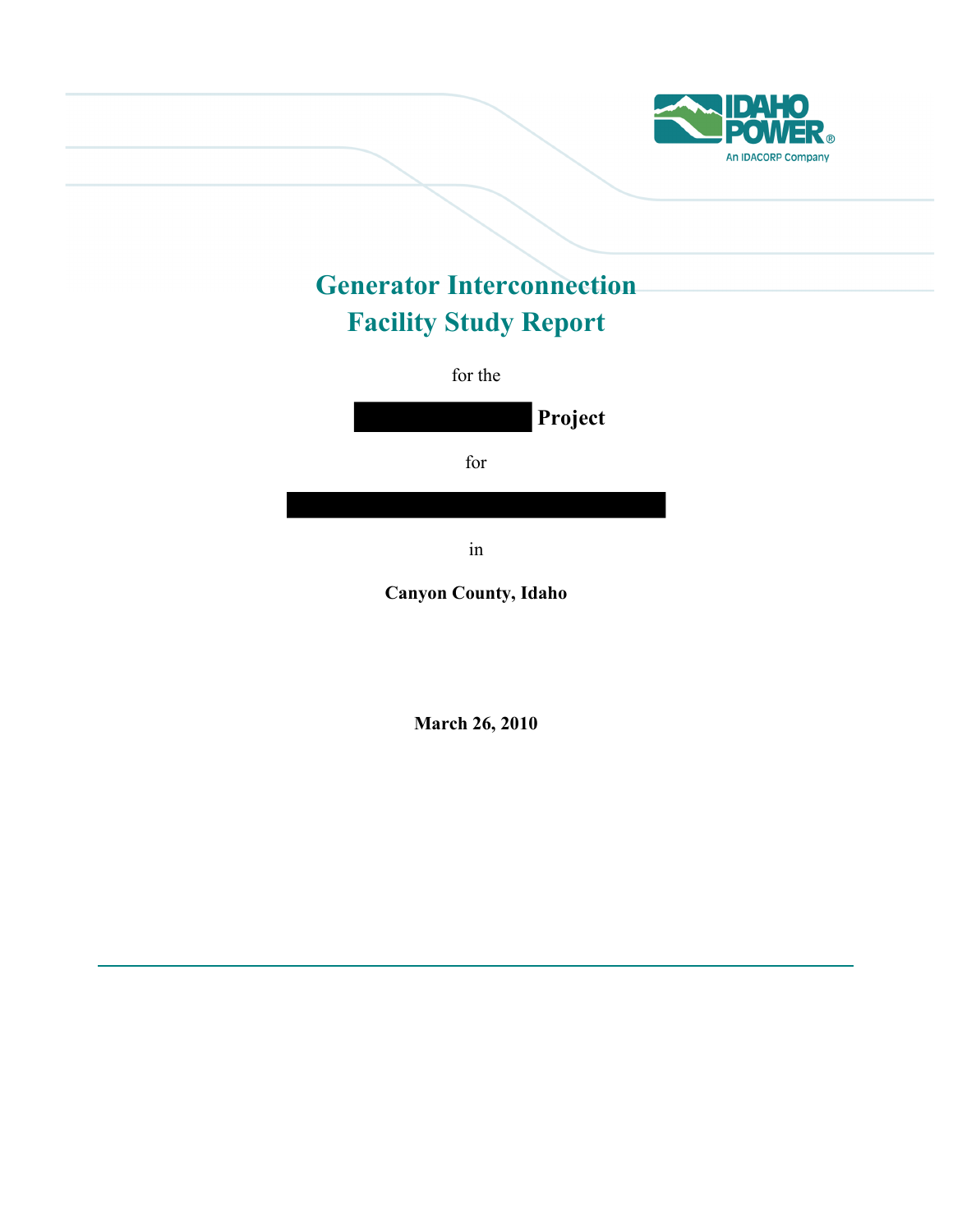# **Final FACILITY STUDY REPORT (FSR)**

 **Project** 

# **Project #296**

## **1. General Facility Description**

The proposed project will consist of adding additional facilities to Idaho Power Company's existing 12.5 kV distribution feeder in Canyon County to serve your new project connection. The total project output is 450 kW. This will include adding a phase to an existing 2 phase distribution line, adding a new junction pole, and adding 4 poles for the interconnection facilities. The 12.5 kV Protection Package facilities include a protection package and recloser controls, local service transformer, disconnect switches, and an underground riser and power cable to the high side of the project's 500 kVA transformer.

Interconnection Customer:



A Standard Generator Interconnection Agreement under Idaho Power Company's Open Access Transmission Tariff (OATT) or Schedule 72 between Interconnection Customer and Idaho Power Company – Delivery (Transmission Owner) for the Project, specifically Generator Interconnection Project # 296, will be prepared for this project. Final drawings will be produced in the timeline shown below in MILESTONES.

### **2. Interconnection Point**

The Interconnection Point for the Project will be beyond the F-304 fused disconnects at the high side of the project's 500 kVA transformer. The project's location is near the intersection, in the of Section Canyon County, Idaho. A drawing identifying the Point of Interconnection is attached.

# **3. Point of Change of Ownership**

The Point of Change of Ownership for the Project will also be beyond the F-304 fused disconnects at the high side of the project's 500 kVA transformer.

# **4. Interconnection Details**

In general, interconnection equipment includes, but is not limited to, transformation, switching/disconnection, metering, system protection and control, and distribution network upgrades. All interconnection equipment electrically located on the generator side of the interconnection point shall be owned and maintained by the Generator. All interconnection equipment electrically located on the utility side of the interconnection point shall be owned, operated, and maintained by Idaho Power.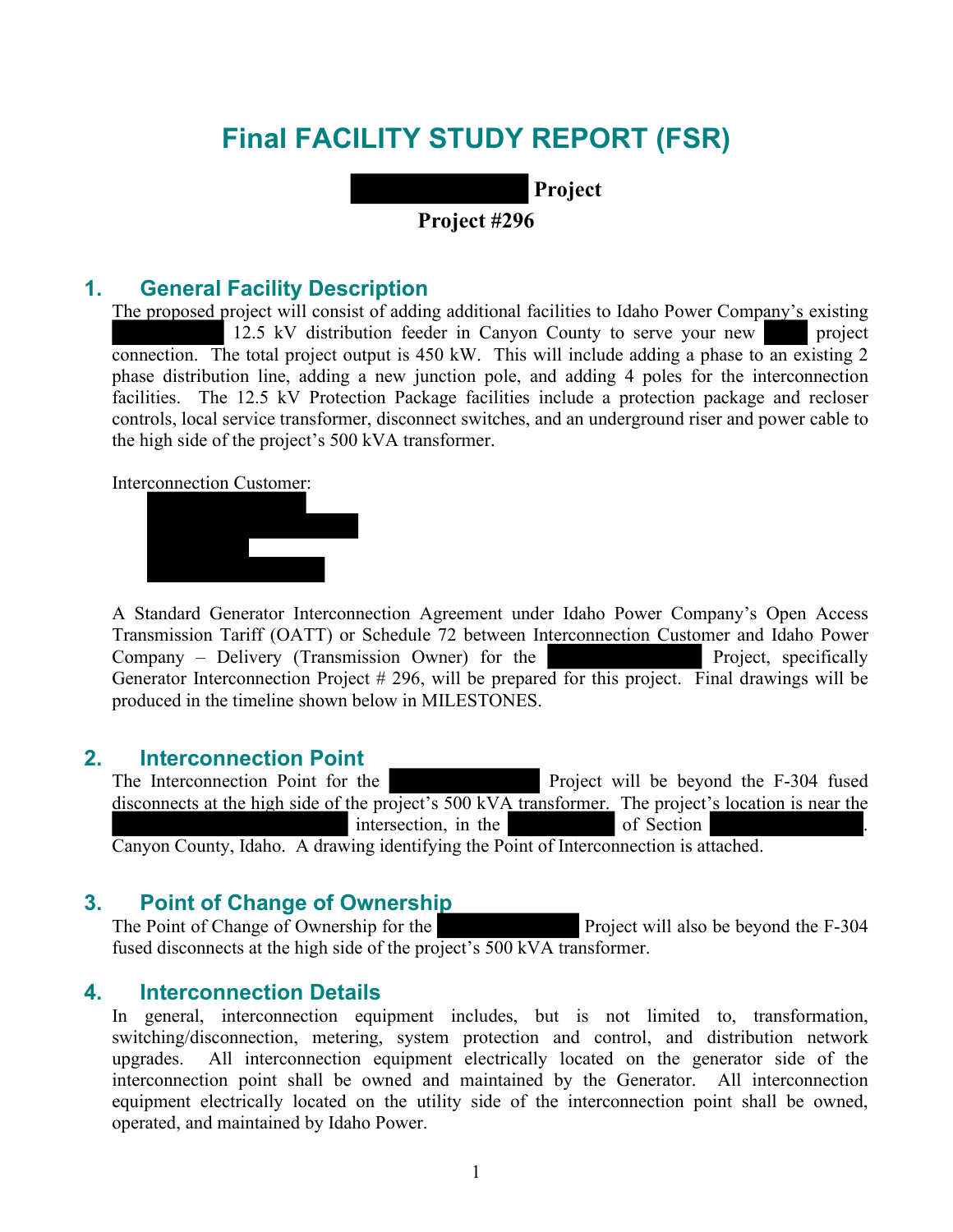## **4.1 Project Team**

An Idaho Power Company project team was assembled to investigate the proposed project, and develop cost estimates and a project schedule to construct Idaho Power facilities required for the interconnection. The project team consisted of the following employees:

| Project Leader                    | Control Engineer                        |
|-----------------------------------|-----------------------------------------|
| <b>Planning Engineer</b>          | <b>Station Control Designer</b>         |
| <b>System Protection Engineer</b> | Metering Tech                           |
| <b>Distribution Designer</b>      | Area System Protection & Control Leader |

## **4.2 Customer's Interconnection Facilities**

The Interconnection Customer will have cost and installation responsibility for the following interconnection facilities:

 The 450 kW synchronous generator, breaker, 500 kVA 12.5 kV/480 Volt padmounted transformer, low-side disconnect switches, all wiring between the generators and the padmounted transformers, appropriate grounding measures, and associated auxiliary equipment. Interconnection customer will build facilities to the Point of Change of Ownership for the generator facility.

A protected POTS dial-up circuit for the revenue meter at the interconnection point. If required by the telephone provider, an SNC protection box will need to be installed ahead of this connection point. The communication circuit will need to be installed and operational prior to generating into the IPC system.

- Ground fault limiting equipment that will limit the zero sequence fault current to 20 amps or less on the Project's side of the interconnection point.
- Right of way/Easement for placing interconnection facilities and acceptance of interconnection facilities location prior to IPC construction beginning. IPC will require approximately 3 months to complete the interconnection facilities from the acceptance and receipt of construction funds.
- Generator has agreed to supply Idaho Power a "breaker status" indication at the interconnection package. A "system available" signal will be provided to the generator from the interconnection package. IPC will install the conduit and cable from the interconnection package to the NE corner of the generator building. Generator will be required to connect these cables and supply and receive the above mentioned status points.

Idaho Power will install the underground power cables to the high side of the 500 kVA transformer. See attached single line drawing number D62183, Sheet 1, dated 11/24/09.

# **4.3 Other Facilities Provided by Interconnection Customer**

### *4.3.1 Telecommunications*

Interconnection customer will provide a communication circuit between the interconnection site and a location specified by Idaho Power. This circuit will be a POTS dial-up circuit to the revenue meter located at the interconnection facilities. The Interconnection customer is responsible for supplying and coordinating the installation of the phone line and paying the monthly service charge. The communication circuit will need to be installed and operational prior to generating into the Idaho Power system.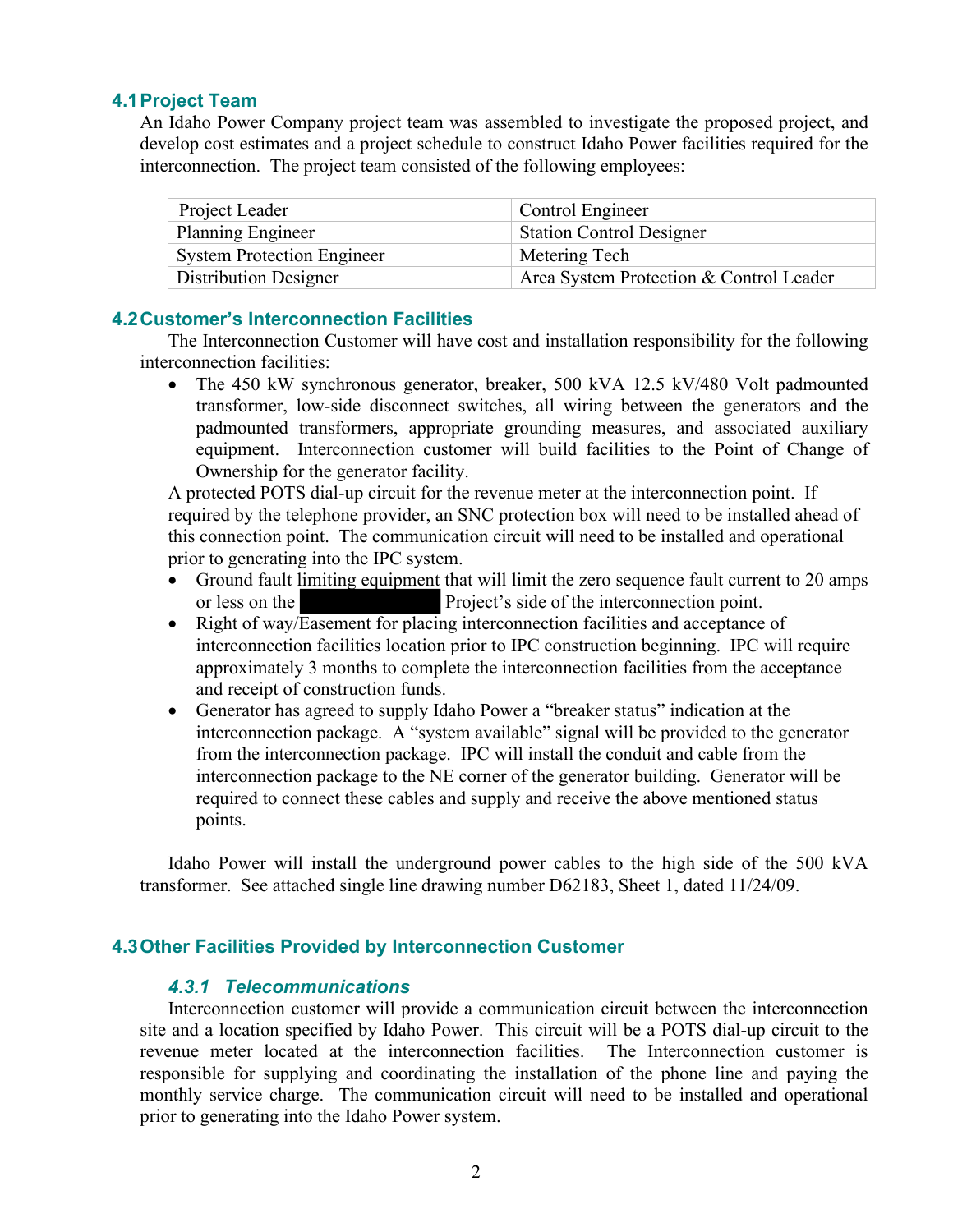#### *4.3.2 Ground Fault Equipment*

The Interconnection Customer will install transformer configurations that will limit the contribution of ground fault current to 20 amps or less.

#### *4.3.3 Property, Site Work and Station Building*

The Interconnection Customer will provide any land clearing, site leveling, and acquire easement for the interconnection facilities.

#### **4.4 Idaho Power Company's Interconnection Facilities**

Idaho Power will install one 5 inch conduit from the X-304 riser pole to the high side of the customer's 500 kVA 12.5 kV/480 Volt padmounted transformer. (Customer to install a 5 inch PVC 90 degree 48 inch radius bend for this conduit to be connected to.) Idaho Power will install a standard generation interconnection package from a tap off of the existing distribution feeder, just south of the generation site. Idaho Power will install an interconnection package and extend the distribution feeder to this project. A 2 inch conduit will also be added for transferring any indications between the generator and the control package.

The new interconnection package will include four distribution poles to mount a local service transformer, solid blade disconnects, metering package, recloser, control cabinet, fused disconnects, and pole riser necessary for the package. One existing distribution pole will be replaced to accommodate the extension of the 3 phase distribution circuit, along with a new junction pole in the existing distribution line. The interconnection will be controlled by a SEL-547 line protection relay. The relay will be located in a pole mounted enclosure and will also contain a power supply, DC converter, control switch and indication lights. A telephone line will be required at the interconnection location (POTS line).

Idaho Power will supply the generator a "system available" signal and the generator has agreed to supply a breaker status signal to the interconnection package.

#### **4.5 Scope of Upgrades**

The existing distribution circuit to the south of the generation interconnection site is currently a 2 phase line. An additional phase will be added from . A new 3 phase tap will then be added to the interconnection location (north).

## **4.6 Scope of Transmission Network Upgrades (If Required)**

None required

### **4.7 Operational Limitations**

The interconnection relay will consist of a SEL-547 relay. The relay will monitor for abnormal system conditions such as under/over voltage and under/over frequency. In the event of an abnormal system condition, the interconnection customer will be removed from service. Following a trip of the interconnect, the recloser will auto close after a time delay of 5 minutes if the following conditions are met: the system is at normal voltage and frequency, dead voltage is detected on the customer side, and the customer breaker status (recommended) is detected in the open position. The interconnect relay will lockout the recloser if it detects an abnormal system condition following an auto close attempt. This locks out the recloser if it is closed into a fault on the customer side of the interconnection. The lockout will need to be reset manually by Idaho Power personnel.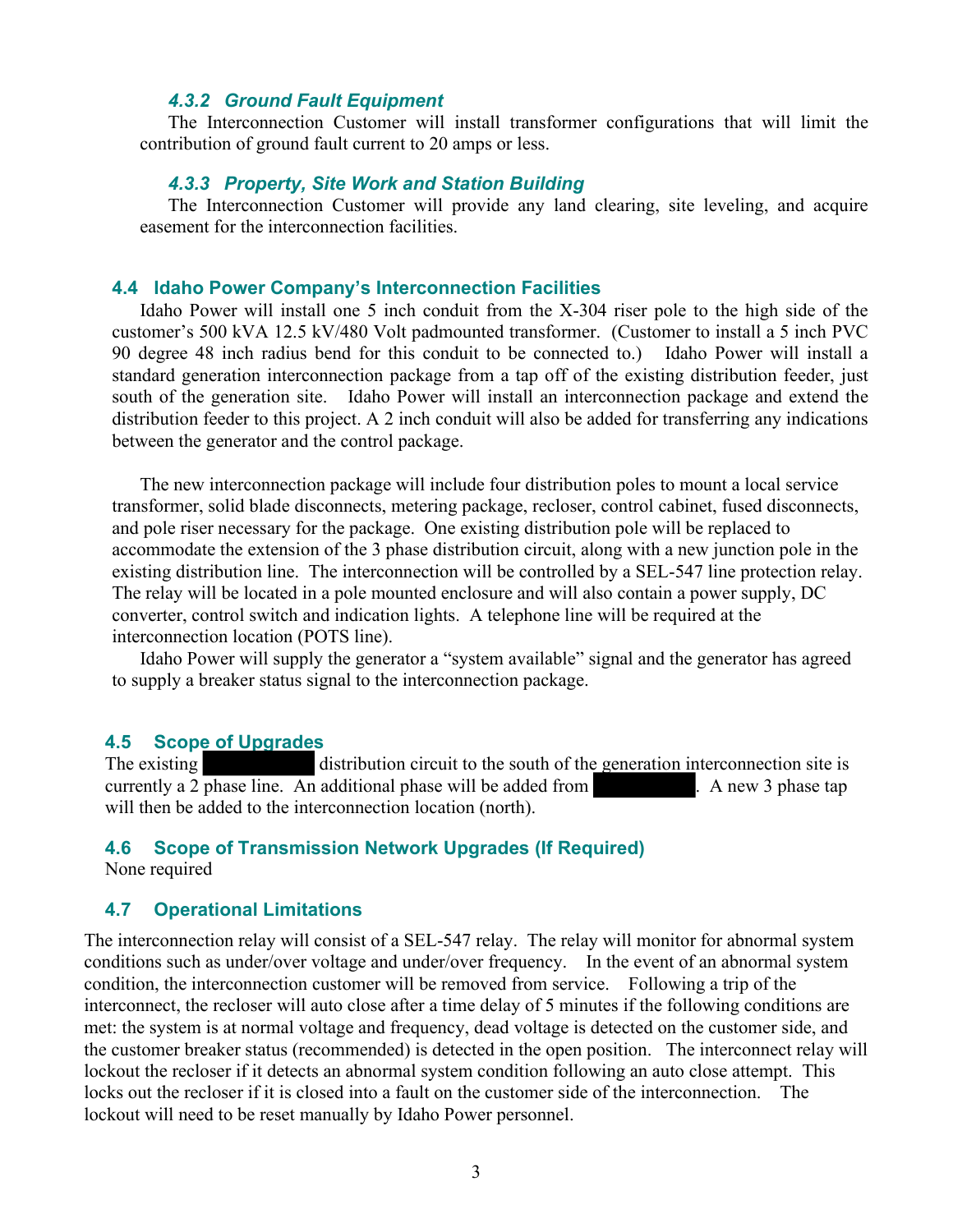Interconnection Customer will be able to modify power plant facilities on the generator side of the high side of the interconnection transformer with no impact upon the operation of the transmission system whenever the generation facilities are electrically isolated from the transmission system via the F-304 fused disconnect switches.

The project must be controlled to operate at unity power factor or meet the voltage schedule provided by Idaho Power. Voltage flicker at startup and during operation will be limited to less than 5% as measured at the Interconnection Point.

# **5. Budget**

The following good faith estimates are provided in 2010 dollars: